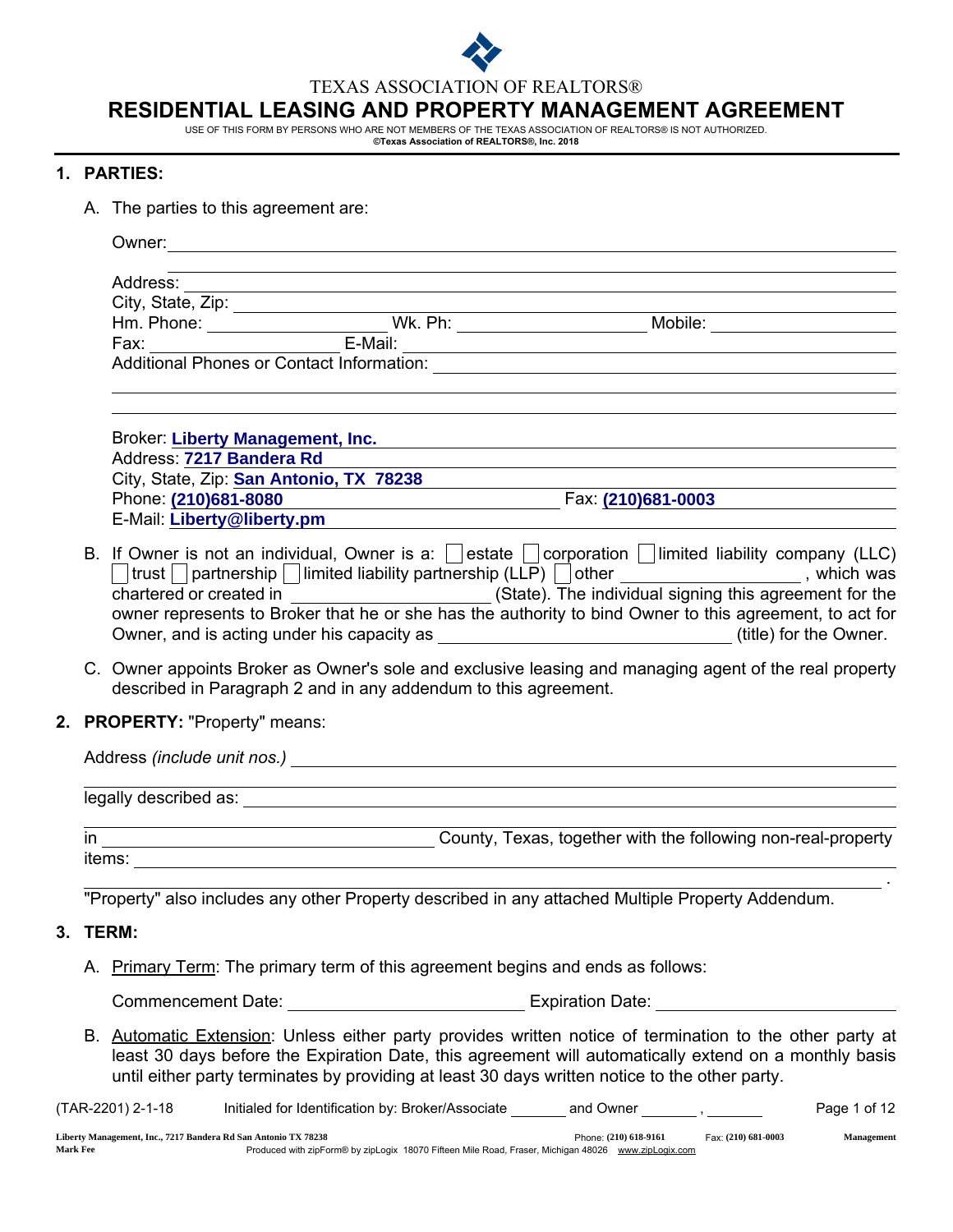- C. Effective Services: If Broker determines that Broker cannot continue to effectively provide leasing and management services to Owner for any reason at any time during this agreement Broker may terminate this agreement by providing at least 30 days written notice to Owner.
- D. Fees Upon Termination: At the time this agreement ends, Owner must pay Broker amounts specified in Paragraph 12.

# 4. AUTHORITY OF BROKER:

- A. Leasing and Management Authority: Owner grants to Broker the following authority which Broker may exercise when and to the extent Broker determines to be in Owner's interest:
	- (1) advertise the Property for lease at Owner's expense by means and methods that Broker determines are reasonably competitive, including but not limited to creating and placing advertisements with interior and exterior photographic and audio-visual images of the Property and related information in any media and the Internet;
	- (2) place "For Lease" signs or other signs on the Property in accordance with applicable laws, regulations, ordinances, restrictions, and owners' association rules;
	- (3) remove all other signs offering the Property for sale or lease;
	- (4) submit the Property as a listing with one or more Multiple Listing Services (MLS) at any time the Property is marketed for lease and to change or terminate such listings;
	- (5) authorize other brokers, their associates, inspectors, appraisers, and contractors to access the Property at reasonable times for purposes contemplated by this agreement and to lend keys and disclose security codes to such persons to enter the Property;
	- (6) duplicate keys and access devices, at Owner's expense, to facilitate convenient and efficient showings of the Property and to lease the Property;
	- (7) place a keybox on the Property;
	- (8) employ scheduling companies to schedule showings by other brokers at any time the Property is marketed for lease;
	- (9) verify information and references in rental applications from prospective tenants;
	- (10) negotiate and execute leases on Owner's behalf for the Property at market rates and on competitively reasonable terms for initial terms of not less than **12** Allemonths and not more than **24** months and in accordance with any instructions in Paragraph 20; **24**
	- (11) negotiate and execute any amendments, extensions, or renewals to any leases for the Property on Owner's behalf;
	- (12) terminate leases for the Property, negotiate lease terminations, and serve notices of termination;
	- (13) collect and deposit for Owner rents, security deposits, and other funds related to the Property in a trust account and pay from that account: (a) any compensation and reimbursements due Broker under this agreement; and (b) other persons as this agreement may authorize.
	- (14) account for security deposits that Broker holds in trust to any tenants in the Property in accordance with applicable law, this agreement, and any lease of the Property and make deductions from the deposits in accordance with the lease and applicable law;
	- (15) collect administrative charges including but not limited to, application fees, returned check fees, and late charges from tenants in the Property or from prospective tenants;
	- (16) institute and prosecute, at Owner's expense, actions to: (a) evict tenants in the Property; (b) recover possession of the Property; or (c) recover lost rent and other damages;
	- (17) settle, compromise, or withdraw any action described in Paragraph 4A(16);
	- (18) negotiate and make reasonable concessions to tenants or former tenants in the Property;
	- (19) report payment histories of tenants in the Property to consumer reporting agencies;
	- (20) obtain information from any holder of a note secured by a lien on the Property and any insurance company insuring all or part of the Property;

**Management**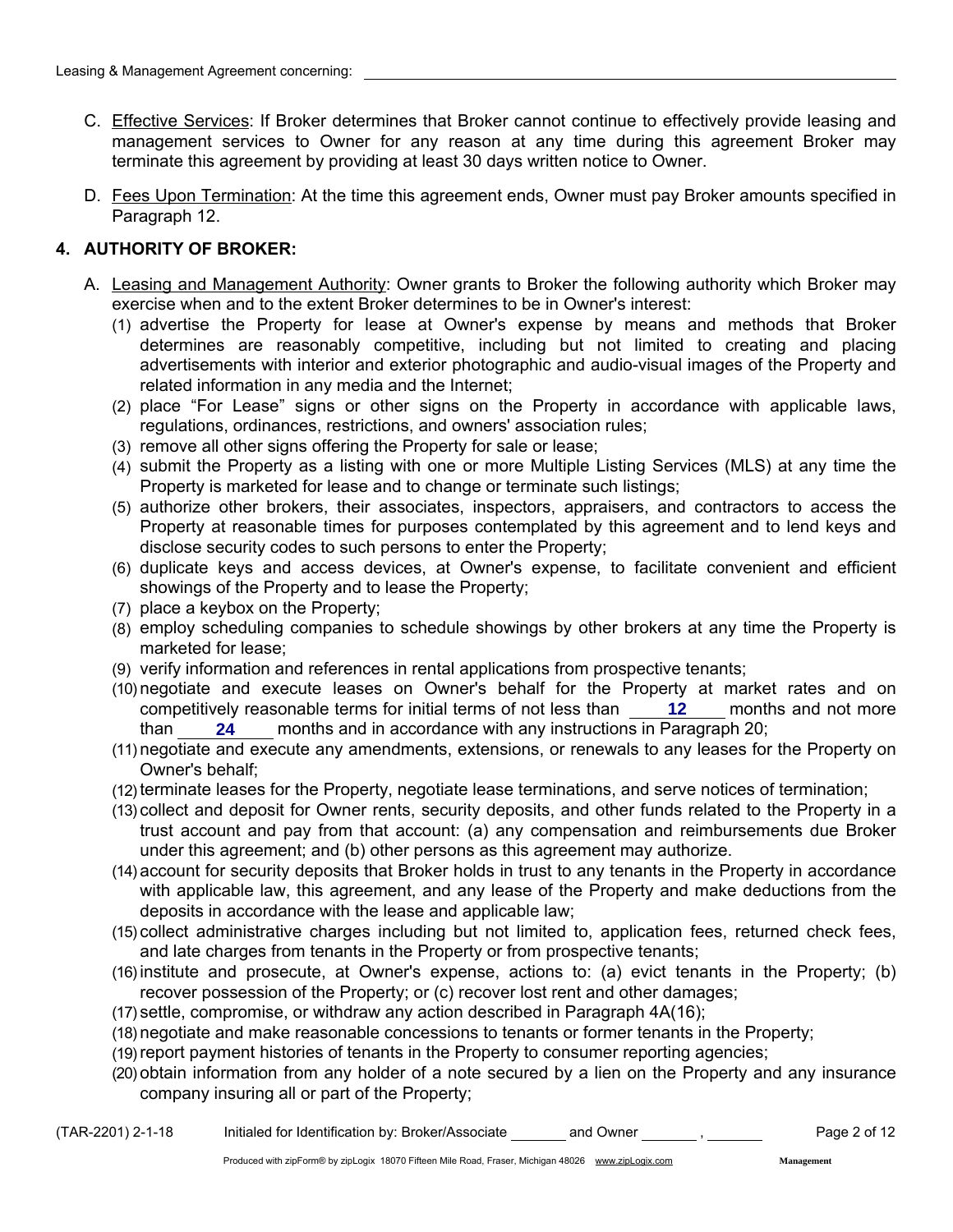- (21) hire contractors to repair, maintain, redecorate, or alter the Property provided that Broker does not for any single repair, maintenance item, redecoration, or alteration without Owner's consent; **expend more than \$ \$300.00**
- (22) hire contractors to make emergency repairs to the Property without regard to the expense limitation in Paragraph 4A(21) that Broker determines are necessary to protect the Property or the health or safety of an ordinary tenant;
- (23) contract, at Owner's expense, in either Broker's or Owner's name, for utilities and maintenance to the Property during times that the Property is vacant, including but not limited to, electricity, gas, water, alarm monitoring, cleaning, pool and spa maintenance, yard maintenance, and other regularly recurring expenses that Broker determines are reasonable to maintain and care for the Property; and
- (24) perform other necessary services related to the leasing and management of the Property.
- B. Record Keeping: Broker will:
	- (1) maintain accurate records related to the Property and retain such records for not less than 4 years;
	- (2) file reports with the Internal Revenue Service related to funds received on behalf of Owner under this agreement (for example, Form 1099); and
	- (3) remit, each month, the following items to Owner: (a) funds collected by Broker for Owner under this agreement, less authorized deductions and rents not yet due according to the terms of the Owner's agreement with a tenant; and (b) a statement of receipts, disbursements, and charges. Owner may instruct Broker in writing to remit the items to another person or address.
- C. Security Deposits:
	- (1) During this agreement, Broker will maintain security deposits received from tenants in a trust account and will account to the tenants for the security deposits in accordance with the leases for the Property.
	- (2) Except as stated in Paragraph 4(I), after this agreement ends, Broker will deliver to Owner or the Owner's designee the security deposit held by Broker under an effective lease of the Property, less deductions authorized by this agreement, and will send written notice to the tenant that states all of the following:
		- (a) that this agreement has ended;
		- (b) the exact dollar amount of the security deposit;
		- (c) the contact information for the Owner or the Owner's designee; and
		- (d) that Owner is responsible for accounting for and returning the tenant's security deposit.
	- (3) If Broker complies with this Paragraph 4C, Owner will indemnify Broker from any claim or loss from a tenant for the return of a security deposit. This Paragraph 4C survives termination of this agreement.
- D. Deductions and Offset: Broker may disburse from any funds Broker holds in a trust account for Owner:
	- (1) any compensation due Broker under this agreement;
	- (2) any funds Broker is authorized to expend under this agreement; and
	- (3) any reimbursement Broker is entitled to receive under this agreement.
- E. Insurance and Attorneys:
	- (1) Broker may not file a claim for a casualty loss with the carrier insuring the Property. Broker may communicate with the carrier to facilitate the processing of any claim Owner may file or other matters that Owner instructs Broker to communicate to the carrier.
	- (2) Broker may not directly or indirectly employ or pay a lawyer to represent Owner. Broker may communicate with Owner's attorney in accordance with Owner's instructions.
- F. Trust Accounts, MLS, and Keybox and Listing Content:
	- (1) Trust Accounts: A trust account must be separate from Broker's operating account and must be designated as a trust, property management, or escrow account or other similar name. Broker may maintain one trust account for all properties Broker leases and manages for others.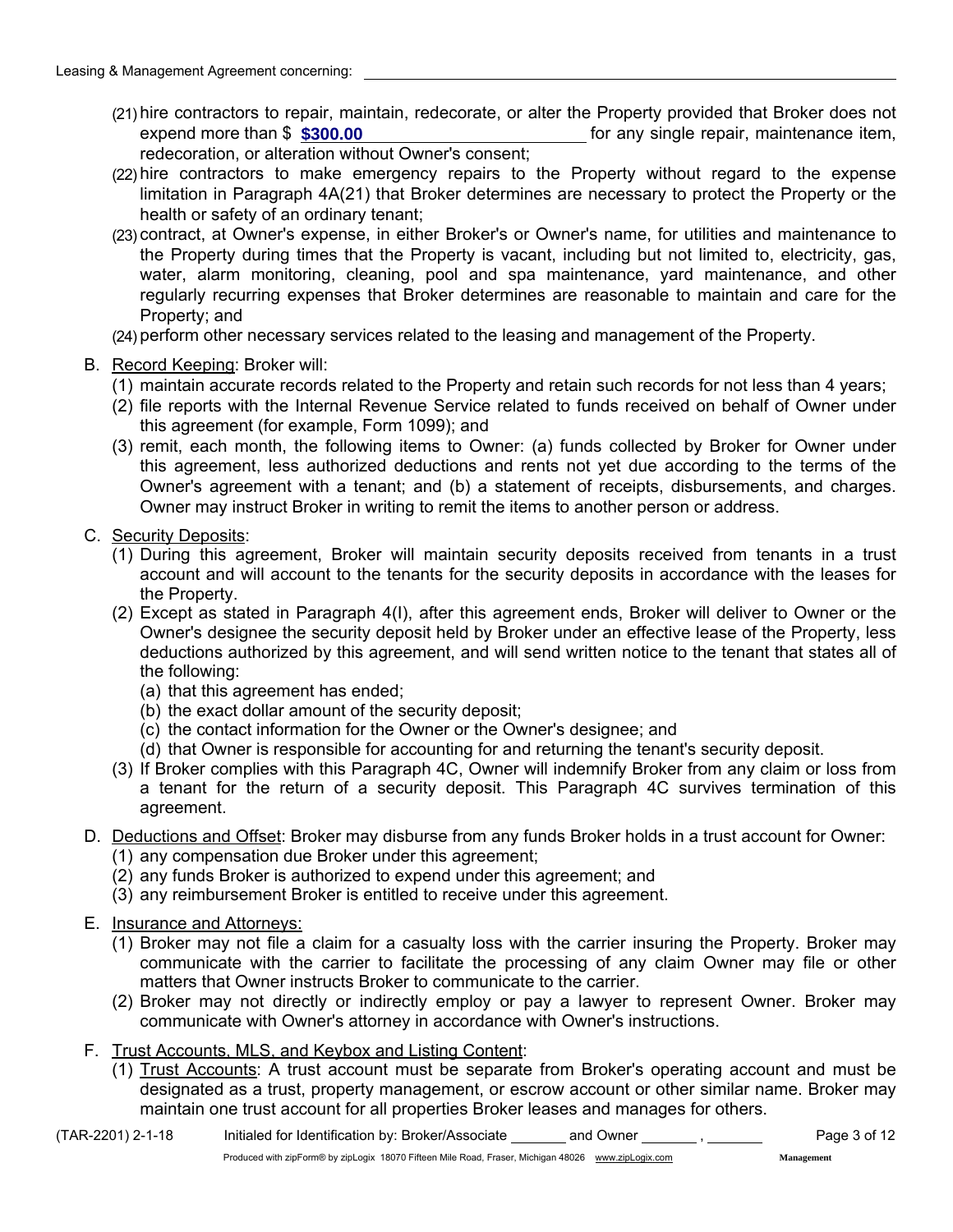- (2) MLS: MLS rules require Broker to accurately and timely submit all information the MLS requires for participation including leased data. Subscribers to the MLS and appraisal districts may use the information for market evaluation or appraisal purposes. Subscribers are other brokers and other real estate professionals such as appraisers. Any information filed with the MLS becomes the property of the MLS for all purposes. *Submission of information to MLS ensures that persons who use and benefit from the MLS also contribute information.*
- (3) Keybox: A keybox is a locked container placed on the Property that holds a key to the Property. A keybox makes it more convenient for brokers, their associates, inspectors, appraisers, and contractors to show, inspect, or repair the Property. The keybox is opened by a special combination, key, or programmed device, so that authorized persons may enter the Property. Using a keybox will probably increase the number of showings, but involves risks (for example, unauthorized entry, theft, property damage, or personal injury). *Neither the Association of REALTORS® nor MLS requires the use of a keybox.*
- (4) Listing Content:
	- (a) "Listing Content" means all photographs, images, graphics, video recordings, virtual tours, drawings, written descriptions, remarks, narratives, pricing information, and other copyrightable elements relating to the Property. "Owner Listing Content" means Listing Content provided by Owner to Broker or Broker's associates. "Broker Listing Content" means Listing Content that is otherwise obtained or produced by Broker or Broker's associates in connection with this agreement.
	- (b) Owner grants Broker a non-exclusive, irrevocable, worldwide, royalty-free license to use, sublicense through multiple tiers, publish, display, and reproduce the Owner Listing Content, to prepare derivative works of the Owner Listing Content, and to distribute the Owner Listing Content, including any derivative works of the Owner Listing Content. This Paragraph 4F(4)(b) survives termination of this agreement.
	- (c) All Broker Listing Content is owned exclusively by Broker, and Owner has no right, title or interest in or to any Broker Listing Content.
	- (d) Owner understands and agrees that both the Owner Listing Content and Broker Listing Content, including any changes to such content, may be filed with the MLS, included in compilations of listings, and otherwise distributed, publicly displayed and reproduced.
- G. Performance Standard: Broker will:
	- (1) use reasonable care when exercising Broker's authority and performing under this agreement; and
	- (2) exercise discretion when performing under this agreement in a manner that Broker believes to be in Owner's interest, provided that Broker will treat any tenant honestly and fairly.
- H. Inability to Contact Owner: If Broker is unable to contact Owner for **2** days, Broker is authorized to contact the person below for the sole purpose of attempting to reestablish contact with Owner.

| Name:    | Phone: |
|----------|--------|
| Address: |        |
| E-mail:  |        |

I. Foreclosure: If Broker receives notice of the Owner's delinquency in the payment of: (1) any mortgage or other encumbrance secured by the Property; (2) property taxes; (3) property insurance; or (4) owners' association fees, Broker may give Owner 15 days to cure the delinquency during which period Owner authorizes Broker to freeze any funds held by Broker and no disbursements will be made to Owner related to this agreement or the Property. If after the 15 day period, the delinquency is not cured and the foreclosure process is initiated, Owner authorizes Broker to deduct from any other funds being held by Broker for Owner any remaining Broker Fees or funds due to Broker related to services performed under this agreement. Additionally, Owner authorizes Broker to return any security deposit

**Management**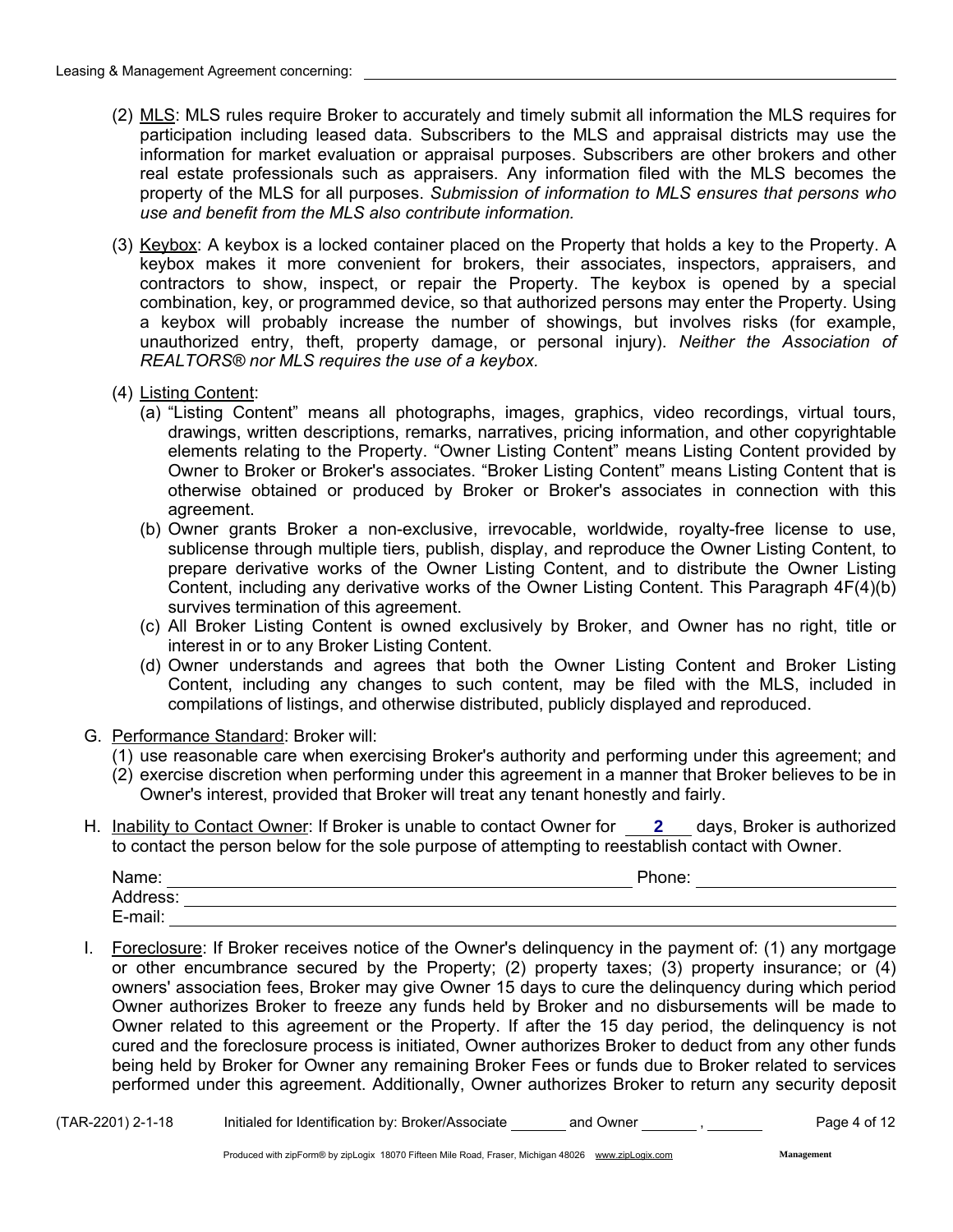being held by Broker to a tenant of the Property in addition to any prorated amount of rent being held by Broker and Broker may terminate this agreement. This paragraph does not preclude the Broker from seeking any other remedies under this agreement or at law that may be available to the Broker.

- 5. LEGAL COMPLIANCE: The parties will comply with all obligations, duties, and responsibilities under the Texas Property Code, fair housing laws, and any other statute, administrative rule, ordinance, or restrictive covenant applicable to the use, leasing, management, or care of the Property.
- 6. RESERVES: Upon execution of this agreement, Owner will deposit the following amount with Broker to be held in a trust account as a reserve for Owner: \$ **300.00** [10] [10] [10] [10] for each unit within the Property or Properties managed by Broker under this agreement. Broker may, at Broker's discretion, use the reserve to pay any expense related to the leasing and management of the Property(ies) (including but not limited to Broker's fees). If the balance of the reserve becomes less than the amount stated, at any time, Broker may: (a) deduct an amount that will bring the balance to the amount stated from any subsequent rent received on behalf of Owner and deposit the amount into the reserve; or (b) notify Owner that Owner must promptly deposit additional funds with Broker to bring the balance to the amount stated.
- 7. ADVANCES: Owner will, in advance, provide Broker all funds necessary for the leasing and management of the Property. Broker is not obligated to advance any money to Owner or to any other person.

## 8. OWNER'S REPRESENTATIONS:

- A. General:
	- (1) Except as disclosed in Paragraph 20, Owner represents that:
		- (a) Owner has fee simple title to and peaceable possession of the Property and all its improvements and fixtures, unless rented, and the legal capacity to lease the Property;
		- (b) Owner is not bound by: (i) another agreement with another broker for the sale, exchange, lease, or management of the Property that is or will be in effect during this agreement; or (ii) an agreement or covenant that prohibits owner from leasing the property;
		- (c) no person or entity has any right to purchase, lease, or acquire the Property by an option, right of refusal, or other agreement;
		- (d) Owner is not delinquent in the payment of any property taxes, owners' association fees, property insurance, mortgage, or any encumbrance on or affecting the Property;
		- (e) the Property is not subject to the jurisdiction of any court;
		- (f) the optional user fees for the use of common areas (for example, pool or tennis courts) in the Property's subdivision are:
		- (g) all information related to the Property that Owner provides to Broker is true and correct to the best of Owner's knowledge; and
		- (h) the Owner Listing Content, and the license granted to Broker for the Owner Listing Content, do not violate or infringe upon the rights, including any copyright rights, of any person or entity.
	- (2) Broker may disclose to a tenant or to a prospective tenant any information related to the representations made in this Paragraph 8.
- B. Property Condition: Owner and Broker are obligated under law to disclose to a tenant or to a prospective tenant any known condition that materially and adversely affects the health or safety of an ordinary tenant. Owner is obligated under the Property Code to repair any such condition for a tenant. Owner represents that:
	- (1) any pool or spa and any required enclosures, fences, gates, and latches comply with all applicable laws and ordinances; and
	- (2) Owner is not aware of a condition concerning the Property that materially affects the health or safety of an ordinary tenant, except as stated below, in this agreement, or in any addendum:

(TAR-2201) 2-1-18 Initialed for Identification by: Broker/Associate and Owner , Page 5 of 12

.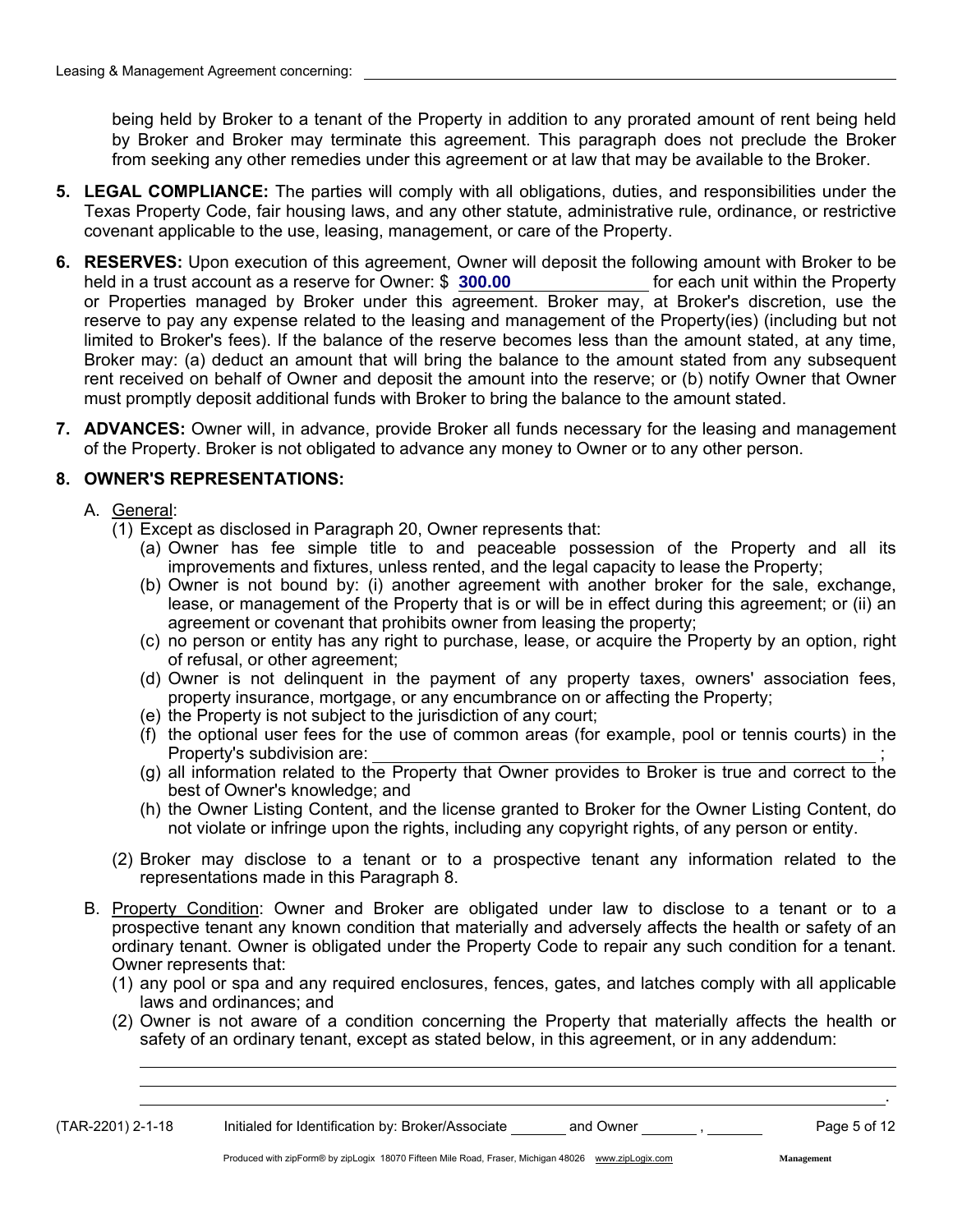C. Lead-Based Paint: If the Property was built before 1978, Owner will complete and attach to this agreement an addendum regarding lead-based paint and lead-based paint hazards that will be made part of any lease of the Property. If the Property was built before 1978, federal law requires the Owner (before a tenant is obligated under a lease) to: (1) provide the tenant with the federally approved pamphlet on lead poisoning prevention; (2) disclose the presence of any known lead-based paint or hazards in the Property; and (3) deliver all records and reports to the tenant related to such paint or hazards.

# 9. OWNER'S COOPERATION: Owner agrees to:

- A. cooperate with Broker to facilitate the showing, marketing, and lease of the Property;
- B. not rent or lease the Property to anyone without Broker's prior written approval;
- C. not negotiate with any prospective tenant who might contact Owner directly, but refer all prospective tenants to Broker;
- D. not deal with or negotiate with any tenant in the Property concerning any matter related to the management or leasing of the Property but refer all such dealings to Broker;
- E. not enter into a listing agreement or property management agreement with another broker for the rental, leasing, or management of the Property to become effective during this agreement;
- F. provide Broker with copies of any existing leases or rental agreements related to the Property;
- G. provide Broker with keys and access devices to the Property;
- H. provide Broker with copies of all warranties related to the Property or any item in the Property;
- I. tender to Broker any security deposits paid by any existing tenants in the Property;
- J. complete any disclosures or notices required by law or a lease of the Property;
- K. amend applicable notices and disclosures if any material change occurs during this agreement; and
- L. notify Broker if Owner becomes delinquent in the payment of: (1) any mortgage or other encumbrance secured by the Property; (2) property taxes; (3) property insurance; or (4) owners' association fees.

### 10. INSURANCE:

- A. At all times during this agreement, Owner must maintain in effect:
	- (1) a public liability insurance policy that names Broker as a co-insured or additional insured and covers losses related to the Property in an amount of not less than \$ **500,000.00 comedy** on an occurrence basis; and
	- (2) an insurance policy for the Property in an amount equal to the reasonable replacement cost of the Property's improvements and that contains endorsements which contemplate the leasing of the Property with vacancies between lease terms.
- B. Not later than the 15th day after the Commencement Date, Owner must deliver to Broker copies of certificates of insurance evidencing the coverage required under Paragraph 10A. If the coverage changes at any time during this agreement, Owner must deliver to Broker a copy of the insurance certificate evidencing the change not later than 10 days after the change.
- C. If Owner fails to comply with Paragraphs 10A or 10B, Broker may:
	- (1) purchase insurance that will provide Broker the same coverage as the required insurance under Paragraph 10A(1) and Owner must promptly reimburse Broker for such expense; or
	- (2) exercise Broker's remedies under Paragraph 17.
- **11. BROKER'S FEES:** All fees to Broker under this agreement are payable in County, Texas. This Paragraph 11 survives termination or expiration of this agreement with regard to fees earned during this agreement which are not payable until after its termination. Broker may deduct any fees under this Paragraph 11 from any funds Broker holds in trust for Owner. If more than one property or unit is made part of and subject to this agreement, each of the provisions below will apply to each property or unit separately. **Bexar**
- X A. Management Fees: Each month Owner will pay Broker the greater of \$ 100.00 (minimum management fee) or: *(Check one box only.)*
	- $\underline{\mathsf{X}}$  (1)  $\underline{\phantom{X}}$  10.000  $\underline{\phantom{X}}$  % of the gross monthly rents collected that month.

 $(2)$ 

(TAR-2201) 2-1-18 Initialed for Identification by: Broker/Associate and Owner , Page 6 of 12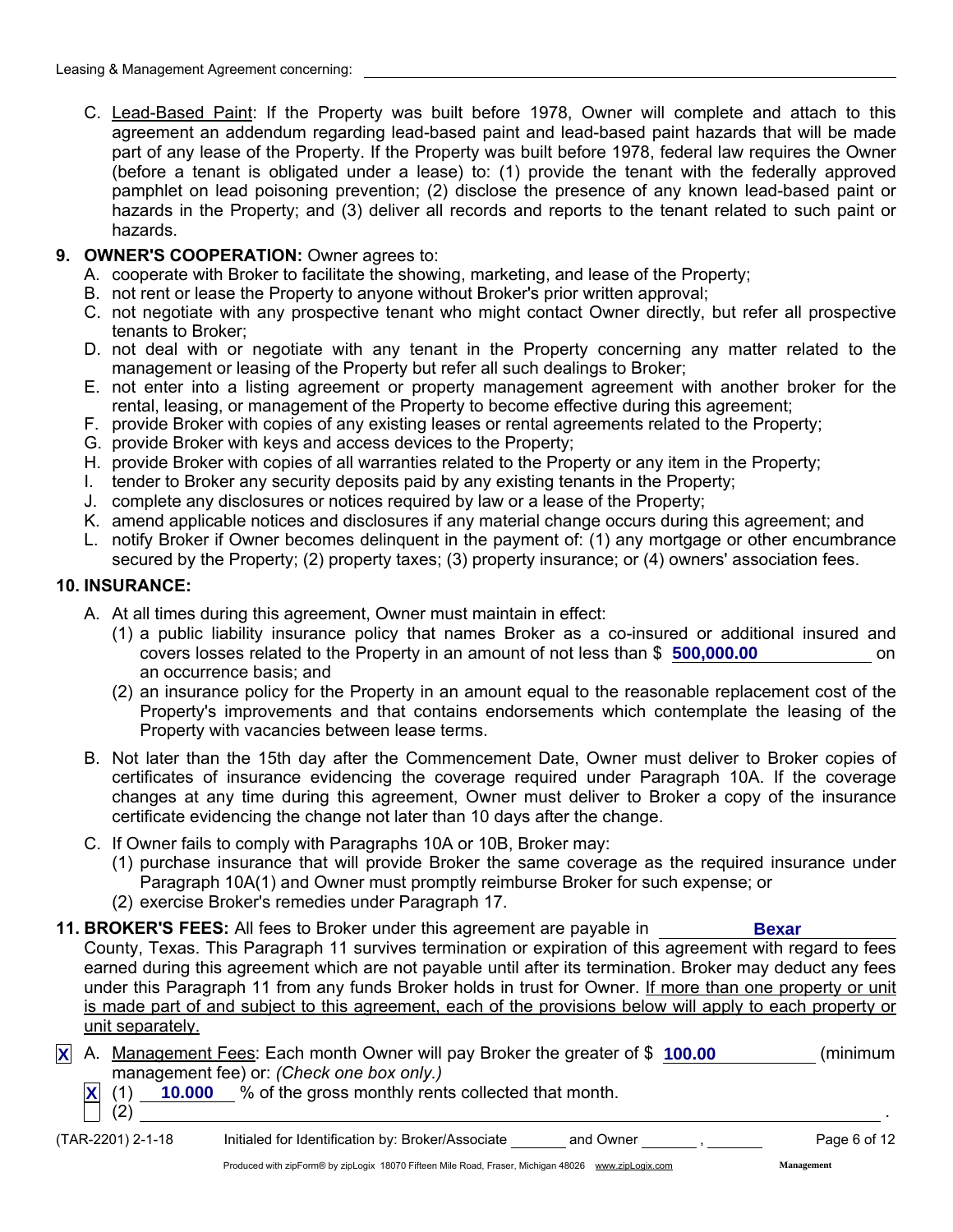A vacancy in the Property or failure by a tenant to pay rent does not excuse payment of the minimum management fee. Management fees under this Paragraph 11A are earned daily and are payable not later than the last day of each month.

- B. Leasing Fees for New Tenancies: Each time the Property is leased to a new tenant, Owner will pay **X** Broker a leasing fee equal to: *(Check one box only.)*
	- $\underline{\mathsf{X}}$  (1) **50.000** % of one full month's rent to be paid under the lease.
		- (2) % of the gross rents to be paid under the lease.

 $(3)$ 

The leasing fees under this Paragraph 11B are earned and payable at the time the lease is executed.

- C. Renewal or Extension Fees: Each time a tenant in the Property renews or extends a lease, Owner will **X** pay Broker a renewal or extension fee equal to: *(Check one box only.)*
	- (1) % of one full month's rent to be paid under the renewal or extension.

(2) % of the gross rents to be paid under the renewal or extension.

(3) . **X \$250.00** The renewal or extension fees under this Paragraph 11C are earned and payable at the time the renewal or extension is effective. For the purposes of this paragraph, a new lease for the same Property with the same tenant then occupying the Property is an extension or renewal. This Paragraph 11C does not apply to month-to-month renewals or month-to-month extensions.

D. Service Fees: Each time Broker arranges for the Property to be repaired, maintained, redecorated, or altered as permitted by this agreement, Owner will pay Broker a service fee equal to: *(Check one box only.)*

(1) % of the total cost of each repair, maintenance, alteration, or redecoration. **None**

 $(2)$  . None that is a set of  $(2)$  . None that is a set of  $(2)$  . In the set of  $(2)$  . In the set of  $(2)$  **None**

The service fees under this Paragraph 11D are earned at the time the repair, maintenance, redecoration, or alteration is made and are payable upon Owner's receipt of Broker's invoice.

- E. Interest on Trust Accounts: Any trust account Broker maintains under this agreement may be an **X** interest-bearing or income producing account. Broker may retain any interest or income from such account as compensation under this agreement. Broker will remove any interest or income payable under this Paragraph 11E from the trust account not later than the 30th day after the interest or income is paid.
- F. Administrative Fees: If Broker collects administrative charges from tenants or prospective tenants, **X** including but not limited to, application fees, returned check fees, or late charges (as authorized under Paragraph 4A), Broker will retain such fees as compensation under this agreement. The administrative fees under this Paragraph 11F are earned and payable at the time Broker collects such fees.
- G. Fees Related to Insurance and Legal Matters: **X**
	- (1) If Owner requests or instructs Broker to coordinate or communicate with any insurance carrier regarding any casualty to or on the Property Owner will Pay Broker \$35.00 **1998** per hour for Broker's time expended in such matters and in preparation of such matters.
	- (2) If Owner requests or instructs Broker to appear in any legal proceeding or deposition related to the Property (including, but not limited to, evictions, tenant disputes, security deposit disputes, and suits for damages), Owner will pay Broker \$35.00 expended in such matters and in preparation of such matters. **35.000 hour** for Broker's time

Fees under this Paragraph 11G are earned at the time the services are rendered and payable upon Owner's receipt of Broker's invoice.

- H. Fees in the Event of a Sale: **X**
	- (1) Fee if a Tenant Purchases Property: If Owner sells the Property to a tenant who occupied the Property during the term of this agreement not later than the time the tenant vacates the Property, Owner will pay Broker a fee equal to: *(Check one box only.)*
	- $\mathbf{X}$  (a)  $\mathbf{A}$  4.000  $\mathbf{A}$  % of the sales price.

(b) .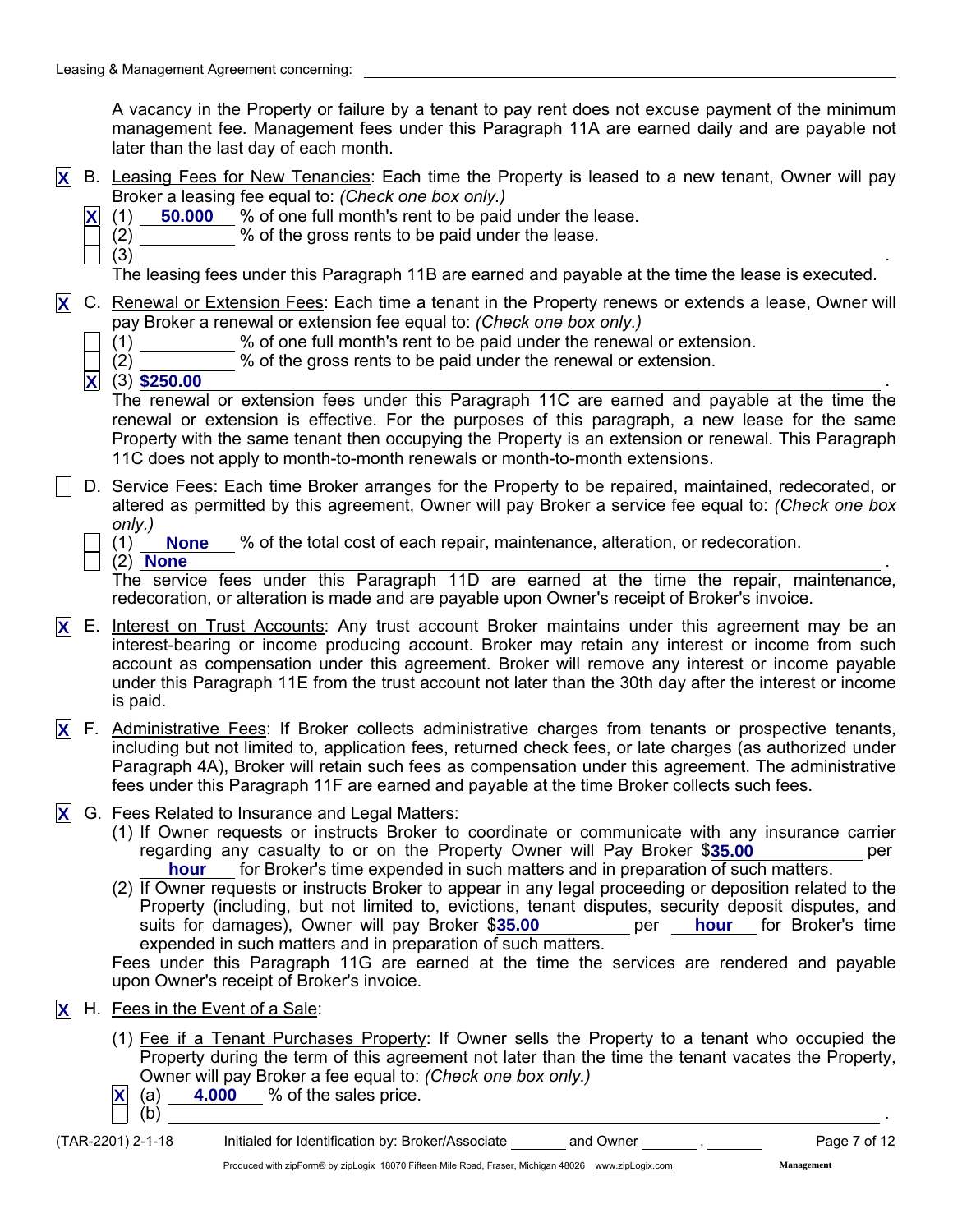Fees under this Paragraph 11H(1) are earned at the time Owner agrees to sell the Property and are payable at the time the sale closes. Broker will waive any fees due under Paragraph 12 at the time the sale closes.

- (2) Fee if Buyer is Procured through Broker: If during this agreement, Owner agrees to sell the Property to a person other than a tenant who occupied the Property and Broker procures the buyer, directly or through another broker, Owner will pay Broker a fee equal to*: (Check one box only.)*
- **<u>X</u>** (a) 6.000 % of the sales price.

 $\qquad \qquad \textbf{(b)}$ 

Fees under this Paragraph 11H(2) are earned at the time Owner agrees to sell the Property and are payable at the time the sale closes. Broker will waive any fees due under Paragraph 12 at the time the sale closes.

- (3) Sale Coordination Fees: If at any time during this agreement Owner agrees to sell the Property and Broker is not paid a fee under Paragraph 11H(1) or (2), Owner will pay Broker **\$45 per** for Broker's time and services to coordinate showings, inspections, **occurrence** appraisals, repairs, and other related matters. Fees under this Paragraph 11H(3) are earned at the time such services are rendered and payable upon Owner's receipt of Broker's invoice.
- (4) Definition: "Sell" means to agree to sell, convey, transfer or exchange any interest in the Property whether by oral or written agreement or option.
- (5) Separate Listing Agreement Controls: If Owner sells the Property and pays Broker the fee under a separate written listing agreement between Owner and Broker: (a) this Paragraph 11H will not apply; and (b) Broker will waive any fees due under Paragraph 12 at the time the sale closes.

I. Other:

12. FEES UPON TERMINATION: At the time this agreement ends, Owner must pay Broker:

- A. all amounts due Broker under this agreement; and
- B. if the Property is leased to a tenant on the date this agreement ends and Owner terminates this agreement, an amount equal to the greater of:
	- (a) the management fees that would accrue over the remainder of the term of the lease; or
	- (b) \$ . **N/A**

If more than one property or unit is made part of and subject to this agreement, this paragraph applies only to those properties or units then leased and applies to each property or unit separately.

- 13. EXPENSE REIMBURSEMENT: Upon Owner's receipt of Broker's invoice, Owner will reimburse Broker the following expenses that are related to the leasing or management of the Property: (a) copy charges; (b) charges for long distance telephone calls or facsimile transmissions; (c) regular, express, or certified mail charges; (d) notary fees; (e) photos and videos; (f) reasonable travel expenses, including but not limited to mileage reimbursement (at the standard mileage rate published by the IRS), parking expenses, and tolls; and (g) any other expenditures Broker is authorized to make under this agreement for Owner or that Owner otherwise authorizes Broker to make for Owner.
- 14. FUNDS RECEIVED AFTER TERMINATION: Except as provided in Paragraph 4(I), if Broker receives any funds on behalf of Owner after this agreement ends (for example, rent, damages, past due amounts, and others), Broker will deposit those funds in Broker's trust account and will: (a) pay \_\_\_\_ 10.000 \_\_\_ % of the funds received to Broker as compensation for services (for example, research, accounting, communicating, and processing) rendered at that time; and (b) pay the balance of the funds to Owner. This provision survives termination of this agreement.
- 15. COOPERATION WITH OTHER BROKERS: When the Property is marketed for lease, Broker will allow other brokers to show the Property to prospective tenants. If the other broker procures a tenant who leases

**Management**

.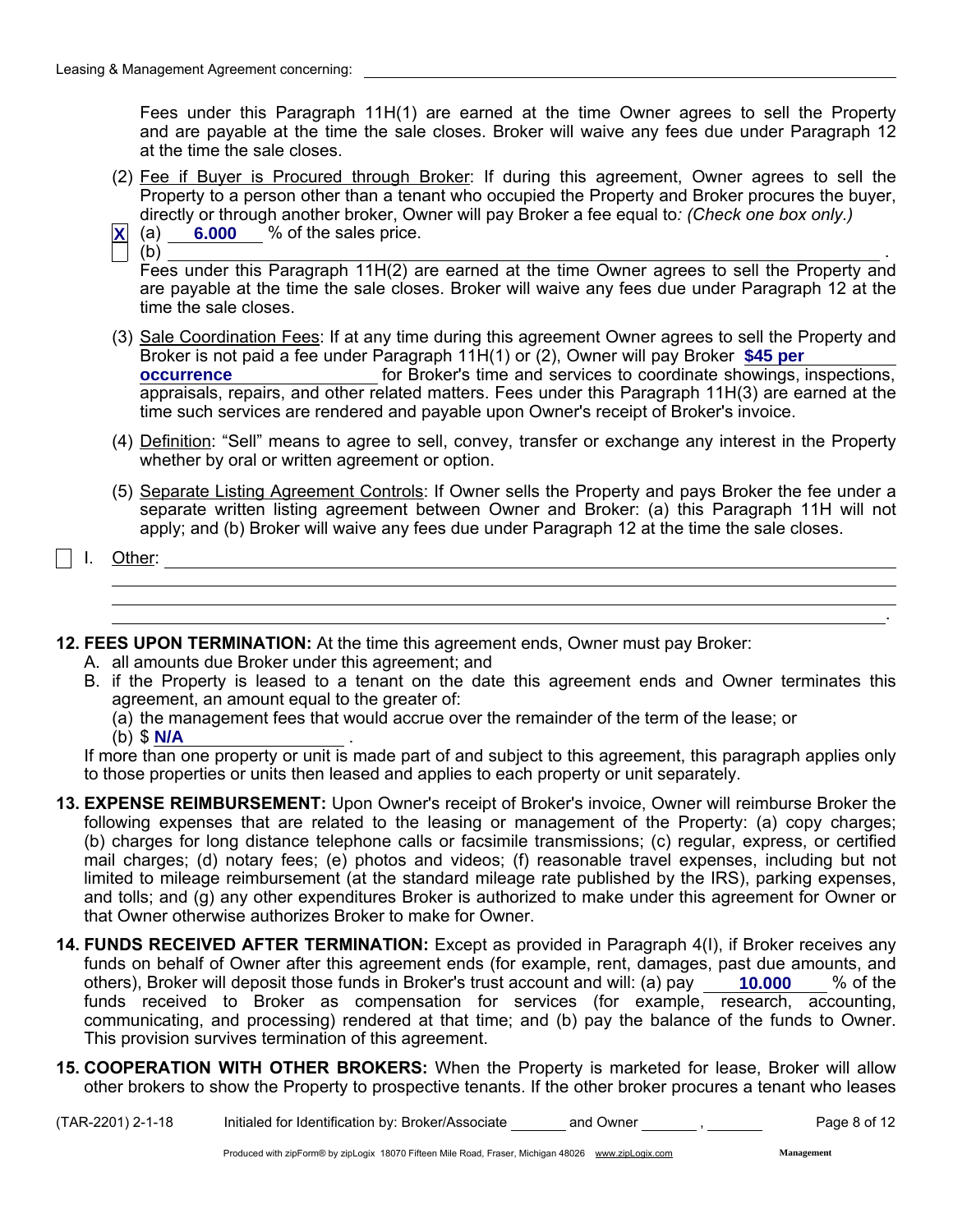the Property, Broker will offer to pay the other broker a fee out of the compensation Broker receives under Paragraph 11. As of the date this agreement is signed, Broker's policy is to offer other brokers the following amounts. Broker may change the amounts disclosed below without notice, provided that Broker will offer competitively reasonable amounts to other brokers.

- A. MLS Participants: If the other broker is a participant in the MLS in which the listing is filed, Broker will offer to pay the other broker:
	- (1) if the other broker represents the tenant *(complete only one)*:  $\_\_40.000\_\_\}$  of one month's rent tobe paid under a lease; N/A % of all rents to be paid under a lease; or \$ N/A  $\cdot$  ,  $\cdot$ and
	- (2) if the other broker is a subagent *(complete only one)*: Notally 2% of one month's rent to be paid under a lease; N/A \, % of all rents to be paid under a lease; or \$ N/A \, \, \, \, \, \, \, \, \, \, \, \, \,
- B. Non-MLS Brokers: If the other broker is not a participant in the MLS in which the listing is filed, Broker will offer to pay the other broker:
	- (1) if the other broker represents the tenant *(complete only one)*:  $\_\_40.000\_\_$ % of one month's rent to be paid under a lease; N/A % of all rents to be paid under a lease; or \$ N/A  $\cdot$  ,  $\cdot$ and
	- (2) if the other broker is a subagent *(complete only one)*: Notally 2% of one month's rent to be paid under a lease; N/A \, % of all rents to be paid under a lease; or \$ N/A \, \, \, \, \, \, \, \, \, \, \, \, \,

# 16. LIABILITY AND INDEMNIFICATION:

- A. Broker is not responsible or liable in any manner for personal injury to any person or for loss or damage to any person's real or personal property resulting from any act or omission not caused by Broker's negligence, including but not limited to injuries or damages caused by:
	- (1) other brokers, their associates, inspectors, appraisers, and contractors who are authorized to access the Property;
	- (2) acts of third parties (for example, vandalism, theft, or other criminal acts);
	- (3) freezing or leaking water pipes;
	- (4) failure to properly water the foundation of the Property;
	- (5) a dangerous condition or environmental condition on the Property; or
	- (6) the Property's non-compliance with any law or ordinance.
- B. Broker is not responsible or liable in any manner for:
	- (1) any late fees or other charges Owner incurs to any creditor caused by late or insufficient payments by any tenant in the Property; or
	- (2) damages to Owner caused by a tenant's breach of a lease.
- C. Owner agrees to protect, defend, indemnify, and hold Broker harmless from any damage, costs, attorney's fees, and expenses that:
	- (1) are caused by Owner, negligently or otherwise;
	- (2) arise from Owner's failure to disclose any material or relevant information about the Property;
	- (3) are caused by Owner giving incorrect information to any person; or
	- (4) are related to the management of the Property and are not caused by Broker, negligently or otherwise.
- D. Owner is responsible and liable for all contracts and obligations related to the Property (for example, maintenance, service, repair and utility agreements) entered into before or during this agreement by Owner or by Broker under Broker's authority under this agreement. Owner agrees to hold Broker harmless from all claims related to any such contracts.
- **17. DEFAULT:** A party is in default if the party fails to cure a breach within 10 days after receipt of written demand from the other party. If either party is in default, the non-defaulting party may: (a) terminate this agreement by providing at least 10 days written notice; (b) recover all amounts due to the non-defaulting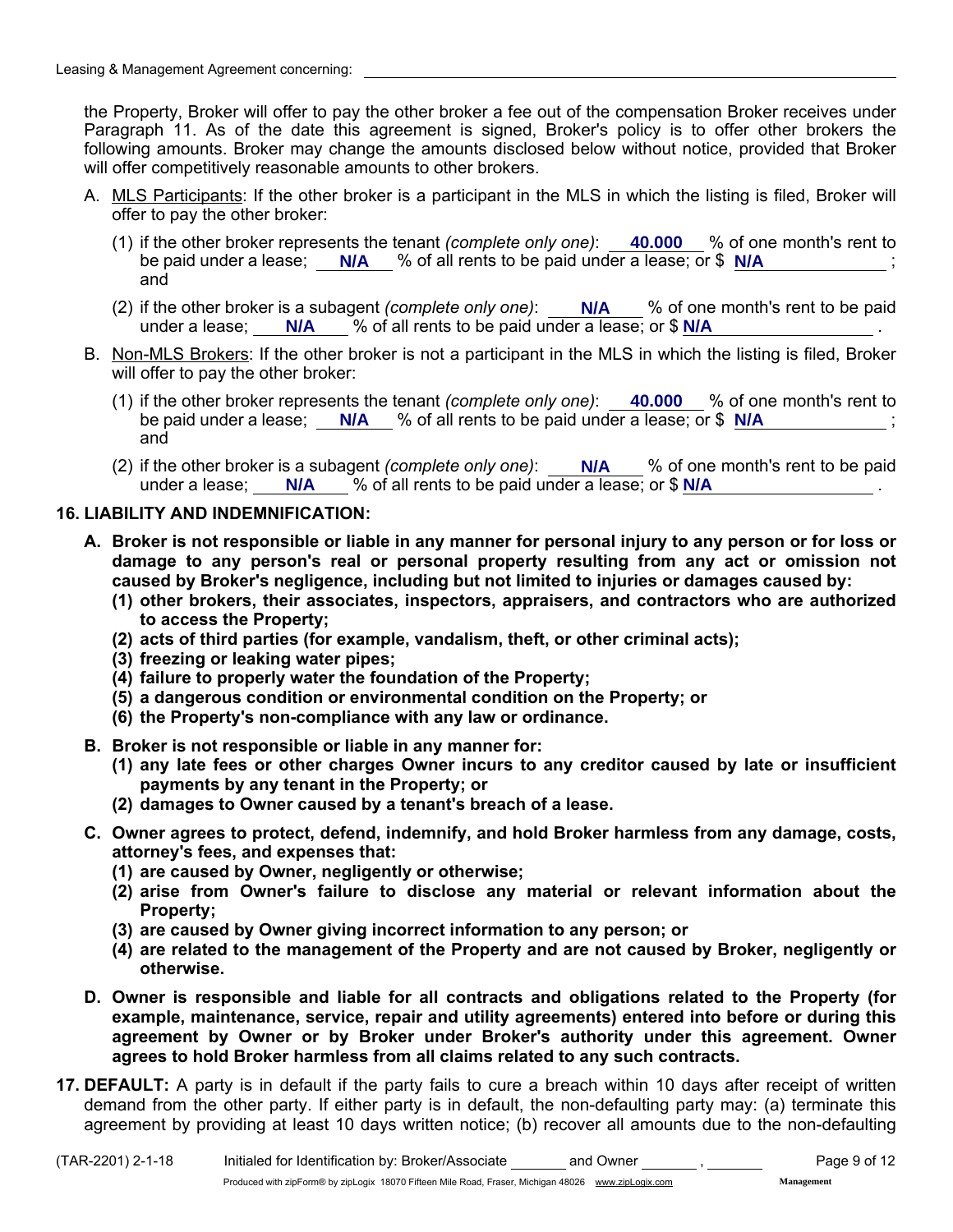party under this agreement; (c) recover reasonable collection costs and attorney's fees; and (d) exercise any other remedy available at law. Broker is also entitled to recover any compensation Broker would have been entitled to receive if Owner did not breach this agreement.

- 18. MEDIATION: The parties agree to negotiate in good faith in an effort to resolve any dispute related to this agreement that may arise between the parties. If the dispute cannot be resolved by negotiation, the dispute will be submitted to mediation. The parties to the dispute will choose a mutually acceptable mediator and will share the cost of mediation equally.
- 19. ATTORNEY'S FEES: If Owner or Broker is a prevailing party in any legal proceeding brought as a result of a dispute under this agreement or any transaction related to or contemplated by this agreement, such party will be entitled to recover from the non-prevailing party all costs of such proceeding and reasonable attorney's fees.
- 20. SPECIAL PROVISIONS: **a) Management fee listed in paragraph 11a on rent collected. b) Periodic surveys of the property performed at the owner's expense. c) Owner acknowledges that they will be enrolled in Liberty Management's eviction protection program. d) All discounts are passed through to owner. Broker may collect rebate or referral fees from Cable Companies, Internet provider, contractors & service vendors.**
- 21. ADDENDA: Incorporated into this agreement are the following addenda, exhibits, and other information:
- A. Information About Brokerage Services **X**
	- B. Addendum Regarding Lead-Based Paint
	- C. Multiple Property Addendum
- D. Owner's Notice Concerning Condition of Property under Property Management Agreement **X**
- E. Property Manager's Inventory and Condition Report
- F. Addendum for Authorization to Act for Owner before Owners' Association **X**
- G. Copy of Rules and Regulations of an Owners' Association
- H. Copy of the Owners' Association Bylaws and Deed Restrictions affecting the Property
- I. IRS Form W-9 **X**
	- J. Owner's Authorization Concerning Unescorted Access to Property
	- K General Information for Landlord Regarding Assistance Animals
- L.

*Note: Complete and deliver to Broker IRS W-9 Form or similar form. Broker maintains a privacy policy that is available upon request.*

# 22. AGREEMENT OF PARTIES:

- A. Entire Agreement: This document contains the entire agreement of the parties and may not be changed except by written agreement.
- B. Assignments: Neither party may assign this agreement without the written consent of the other party.
- C. Binding Effect: Owner's obligation to pay Broker an earned fee is binding upon Owner and Owner's heirs, administrators, executors, successors, and permitted assignees.
- D. Joint and Several: All Owners executing this agreement are jointly and severally liable for the performance of all its terms. Any act or notice to, refund to, or signature of, any one or more of the Owners regarding any term of this agreement, its extension, its renewal, or its termination is binding on all Owners executing this agreement.
- E. Governing Law: Texas law governs the interpretation, validity, performance, and enforcement of this agreement.
- F. Severability: If a court finds any clause in this agreement invalid or unenforceable, the remainder of this agreement will not be affected and all other provisions of this agreement will remain valid and enforceable.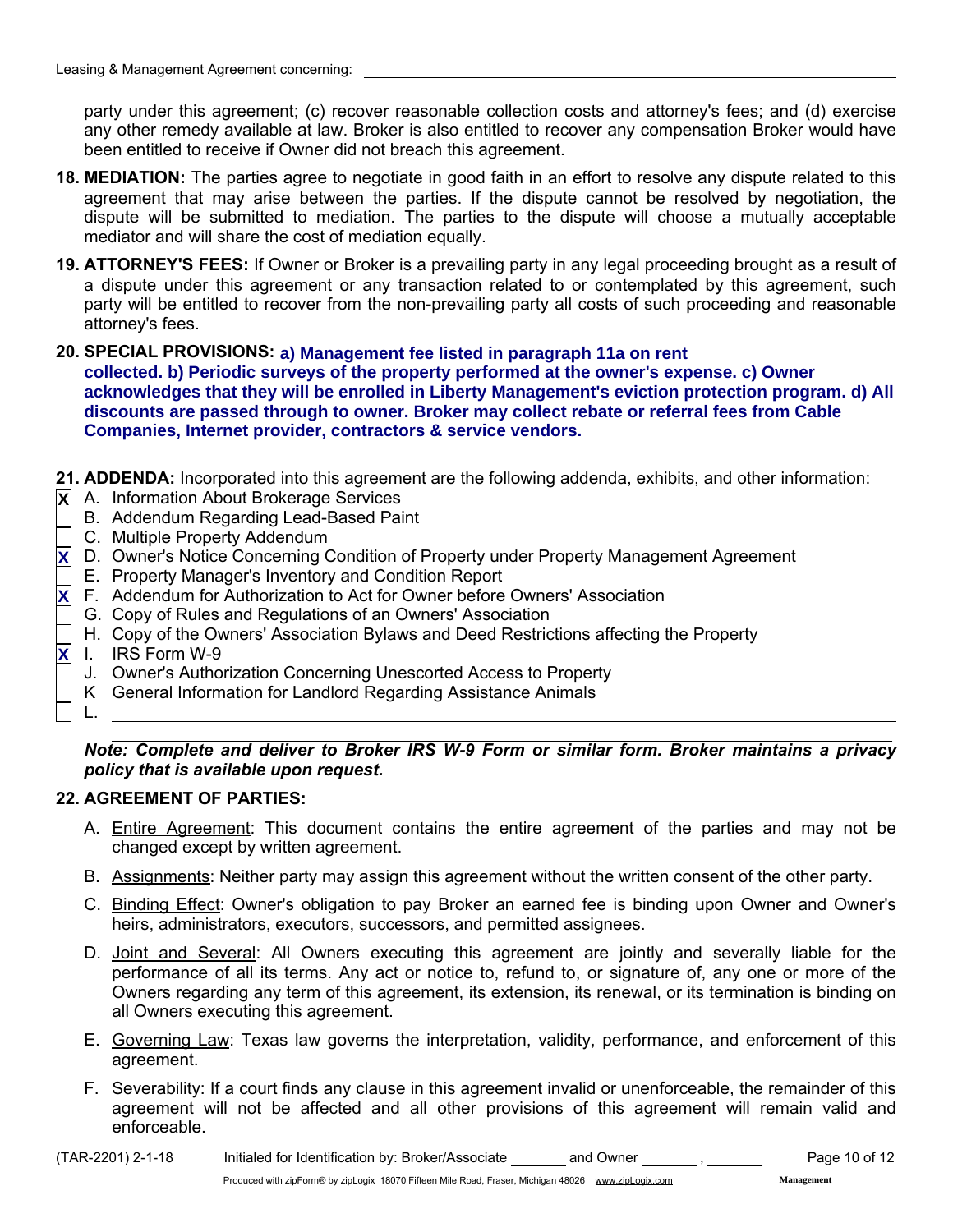- G. Context: When the context requires, singular nouns and pronouns include the plural.
- H. Notices: Notices between the parties must be in writing and are effective when sent to the receiving party's address, fax, or e-mail address specified in Paragraph 1.
- I. Copyright: If an active REALTOR® member of the Texas Association of REALTORS® does not negotiate this agreement as a party or for one of the parties, with or without the assistance of an active member of the State Bar of Texas, this agreement is voidable at will by Owner.

#### 23. INFORMATION:

- A. Broker's fees or the sharing of fees between brokers are not fixed, controlled, recommended, suggested, or maintained by the Association of REALTORS®, MLS, or any listing service.
- B. In accordance with fair housing laws and the National Association of REALTORS® Code of Ethics, Broker's services must be provided and the Property must be shown and made available to all persons without regard to race, color, religion, national origin, sex, disability, familial status, sexual orientation, or gender identity. Local ordinances may provide for additional protected classes (for example, creed, status as a student, marital status, or age).
- C. Owner may review the information Broker submits to an MLS or other listing service.
- D. Broker advises Owner to remove or secure jewelry, prescription drugs, and other valuables.
- E. The Property Code requires the Property to be equipped with certain types of locks and security devices, including (with some exceptions): (1) window latches on each window; (2) a keyed doorknob lock or keyed deadbolt lock on each exterior door; (3) a sliding door pin lock on each exterior sliding glass door of the dwelling; (4) a sliding door handle latch or a sliding door security bar on each exterior sliding glass door of the dwelling; and (5) a keyless bolting device and a door viewer on each exterior door of the dwelling. The Property Code also requires smoke alarms in certain locations. The Property Code requires the security devices to be rekeyed and the smoke alarms to be tested each time a new tenant occupies the Property.
- F. Broker advises Owner to refrain from transmitting personal information, such as bank account numbers or other financial information, via unsecured email or other electronic communication to reduce risk of wire fraud.
- G. Broker cannot give legal advice. READ THIS AGREEMENT CAREFULLY. If you do not understand the effect of this agreement, consult an attorney BEFORE signing.

| <b>Liberty Management, Inc.</b>                                                                         |         |             |                             |               |
|---------------------------------------------------------------------------------------------------------|---------|-------------|-----------------------------|---------------|
| <b>Broker's Printed Name</b>                                                                            | 9002039 | License No. | <b>Owner's Printed Name</b> |               |
| <b>Broker's Signature</b><br>Broker's Associate's Signature, as an authorized agent of<br><b>Broker</b> |         | Date        | Owner's Signature           | Date          |
| Broker's Associate's Printed Name, if applicable                                                        |         |             | <b>Owner's Printed Name</b> |               |
|                                                                                                         |         |             | <b>Owner's Signature</b>    | Date          |
| (TAR-2201) 2-1-18                                                                                       |         |             |                             | Page 11 of 12 |